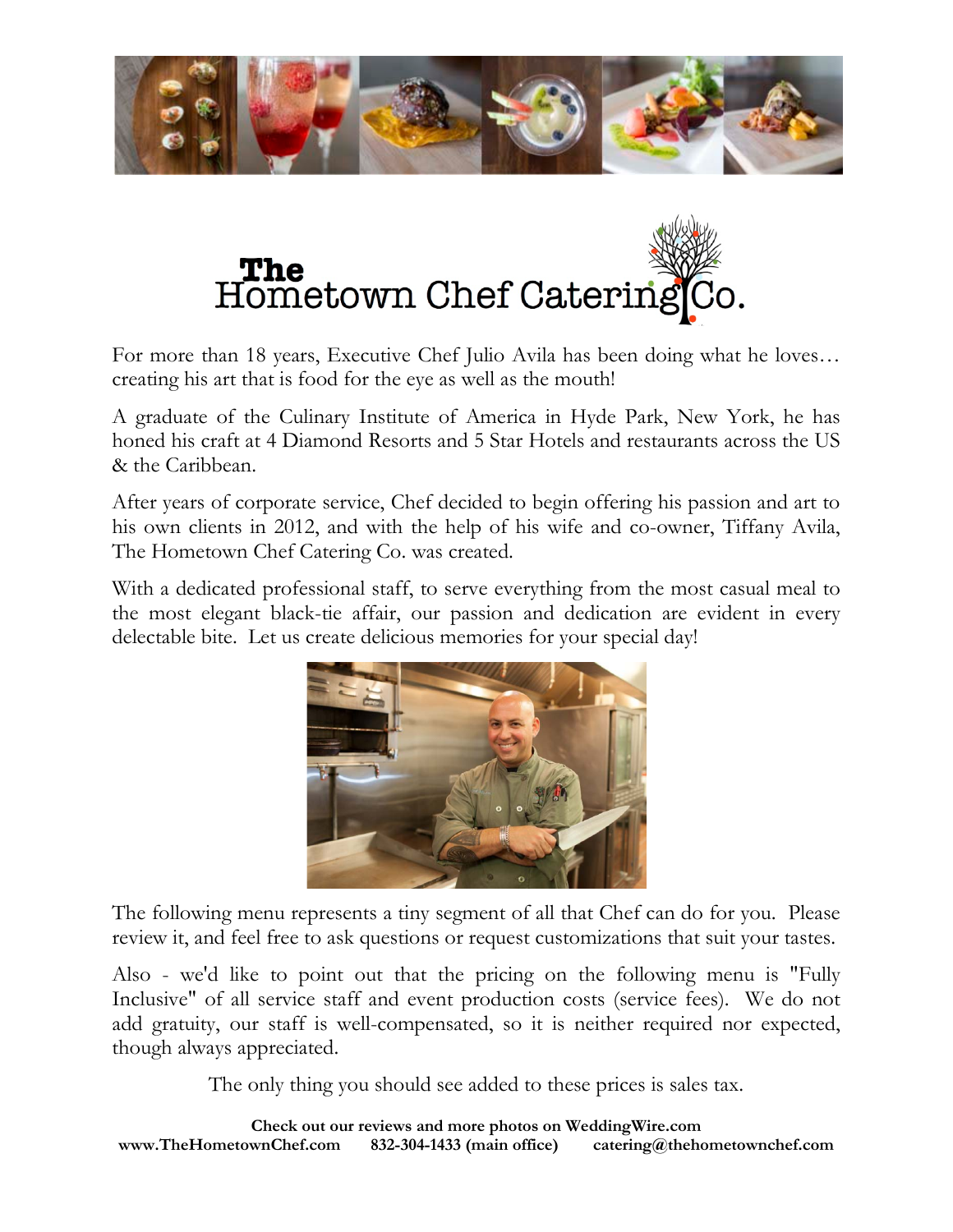

**The below packages include: Fruit, Cheese & Cracker displayed appetizer during cocktail hour Dinner Service in a staffed buffet with china and silverware Water and Iced Tea Included ~ Complimentary cake cutting Decor, Tables, Chairs & Linens are the responsibility of the client** 

# **Traditional Favorites \$25 per person**

**Cowboy Special -**BBQ Sausage plus choice of one from Sliced Brisket, Boneless or Bone-In Chicken, Pulled Pork or Sliced Smoked Turkey. Served with two sides, sliced bread, pickles, onions& BBQ sauce *(Add a third meat for \$3 pp) Select Two from:* Potato Salad, Cole Slaw, Baked Beans, Country Style Green Beans, Mashed Potatoes, Buttered Corn

**Classic Italian Duet -** Caesar Salad, Two Pasta Entrees, Seasonal Vegetables and Buttery Garlic Bread  *Select Two from:* Hearty Meat & Cheese Lasagna, Creamy Chicken Pasta Alfredo, Chicken Pasta Primavera

**Mexican Buffet** - Mixed Beef & Chicken Fajitas with Peppers & Onions with Fresh Flour Tortillas, Charro or Refried Beans, Spanish Rice, with Chips, Guacamole, Sour Cream, Shredded Cheese, Pico De Gallo & Fresh Salsa

# **Premium Favorites \$32-\$38 per person**

*The below served with choice of two entrees, any salad, two sides, dinner rolls*  $\mathcal{O}^*$  *butter. Prefer a seated meal service? Add \$3 per person.* 

**Herb Roasted Chicken** with Sun Dried Tomato & Spinach Cream Sauce **South American Chicken** with Fresh Mango Pico **Blackened Chicken** with Cajun Cream Sauce **Rosemary Roasted Pork Loin** Bacon Butter Sauce **Herb Crusted Pork Loin** with Apple Bourbon Glaze or Chimichurri Sauce **Roast Beef** Tender Sliced NY Strip Loin with Red Wine and Mushroom Demi Glace **Three Cheese Tortellini** with Italian Sausage & Creamy Tomato Basil **Shrimp with Linguine** with White Wine & Lemon Caper Sauce **Blackened Tilapia** with Cajun Butter Sauce **Pan Seared Salmon** with Brown Sugar Herb Butter

# **Gourmet Favorites \$39-\$48 per person**

*The below served with choice of two entrees, any salad, two sides, dinner rolls*  $\mathcal{O}^*$  *butter. May substitute a passed hors d'oeuvre for included displayed appetizer. Prefer a seated meal service? Add \$3 per person.* 

**Pecan Crusted Chicken** with Beurre Blanc Sauce **Chorizo Stuffed Chicken Breast** with Sun Dried Tomatoes and Manchego Cheese Cream Sauce **Churrasco Steak** Tender Grilled NY Steak with Chimichurri Sauce **Roast Beef Carving Station (NY Strip Loin)** Served with Silver Dollar Rolls, Au Jus and Horseradish Gorgonzola Cream **Braised Shortribs** Tender Shortribs Slow-Cooked in Red Wine **Andouille Stuffed Pork Chop** with Cajun Etoufee Sauce **Island Mahi Mahi** with Pineapple & Coconut Chutney with Dark Caribbean Rum Sauce **Shrimp en Brochette** - Skewers of 16/20 Shrimp with Scampi Butter Sauce **Chilean Sea Bass** Served with Fresh Herb Butter **Filet of Beef Carving Station (Filet Mignon)** Served with Silver Dollar Rolls, Au Jus and Horseradish Gorgonzola Cream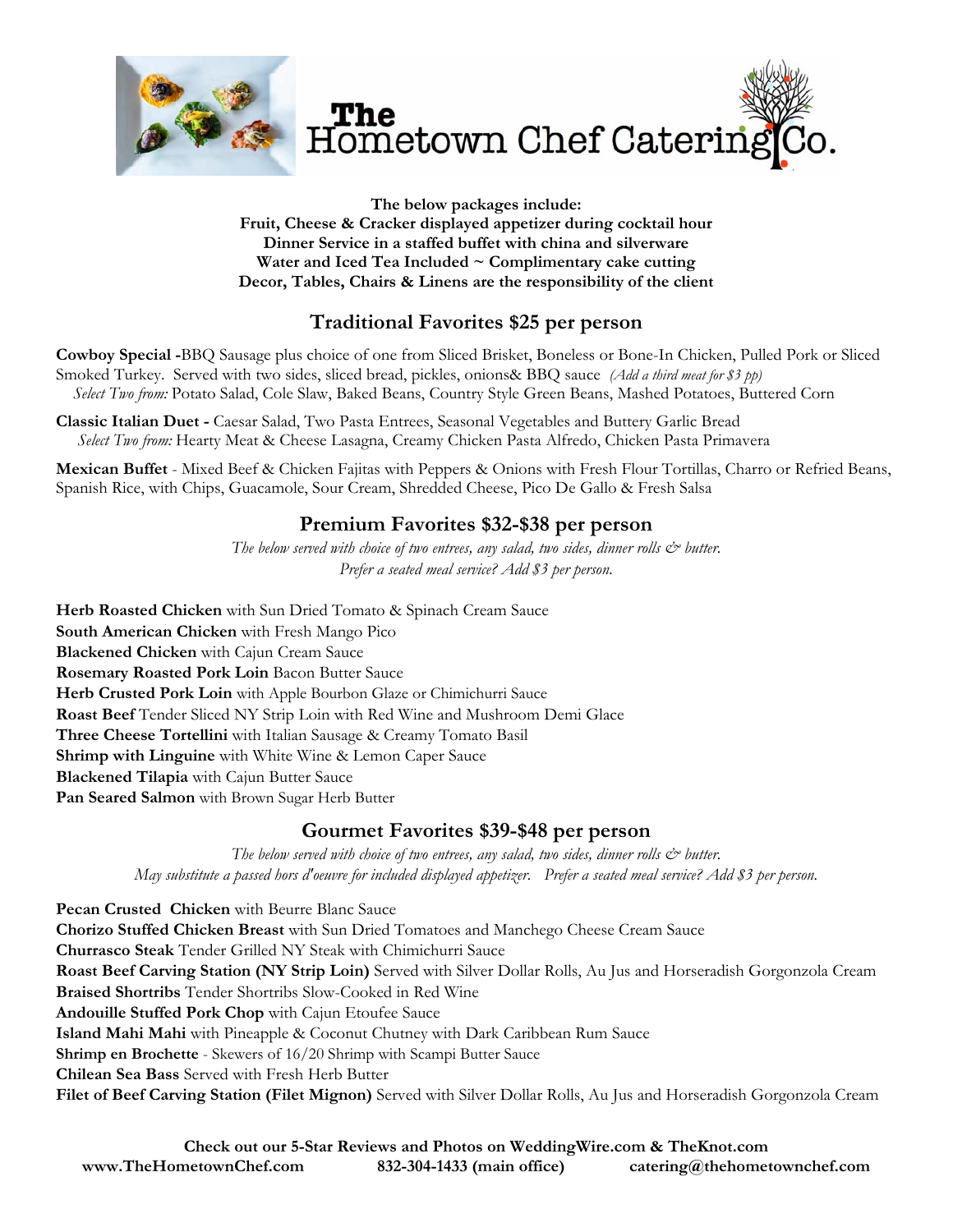



**Herb Roasted Potatoes Roasted Garlic Mashed Potatoes Potatoes Au Gratin Grown Up Mac N Cheese Penne with Alfredo Sauce**

Add an additional side dish to any menu for \$2 pp **Penne with Creamy Tomato Basil Chicken & Sausage Jambalaya Mushroom Garlic Rice Cilantro Rice Rice Pilaf** 

**Seasonal Vegetables Country Style Green Beans Green Beans Almondine Roasted Asparagus Roasted Broccoli & Cauliflower** 

# **Salad Options**

**Spring Garden Salad** – Mixed Greens, Baby Tomatoes, Cucumber, Croutons with Balsamic & Ranch Dressing **Traditional Caesar Salad** – Crisp Romaine, Parmesan Cheese, Croutons and Caesar Dressing **Chef's House Salad** – Mixed Greens, Baby Tomatoes, Dried Cranberries, Spanish Blue Cheese Crumbles, Bacon, Garlic Croutons with Creamy Blue Cheese or Balsamic Vinaigrette **Mediterranean Salad** – Romaine, Cucumbers, Baby Tomatoes, Olives, Red Onion, Feta Cheese, Lemon Parsley Citronette **Spinach & Strawberry Salad** – with Crusted Pecans, Goat Cheese, Croutons and Balsamic Vinaigrette **\*Southwest Garden Salad** - Mixed Greens, Baby Tomatoes, Roasted Corn, Bacon, Cucumber, Red Onions, Shredded Cheese, Croutons, served with Creamy BBQ Ranch Dressing (Add to Cowboy Special for \$3 pp) **\*Mexican Fiesta Salad** - Mixed Greens, Baby Tomatoes, Roasted Corn, Black Beans, Shredded Cheese,

Tortilla Strips, with choice of Cilantro Vinaigrette or Chipotle Ranch (Add to Mexican Buffet for \$3 pp)

# **Butler Passed Hors d'oeuvres**

\$4 each, or 3 options for \$11

**Caprese Skewers** – Grape Tomatoes, Creamy Buffalo Mozzarella & Fresh Basil with Balsamic Glaze **Veggie Crudite Cups** - Crisp Fresh Vegetables in Petite Cups with Specialty Hummus or Chipotle Ranch **Italian Sausage Stuffed Mushrooms** – House Made Sausage Basked in Savory Mushroom Caps **Applewood Smoked Bacon or Prosciutto Wrapped Shrimp Steak & Cilantro Empanadas** with Chimichurri Dipping Sauce **Braised Pork Belly Bites -** with Sweet Maple Glaze **Cowboy Meatball** – Bacon, Grilled Onion, Cheddar, Creamy BBQ Ranch **Caribbean Meatball** – Chipotle, Mango, Bacon, Green Onion, Pineapple Glaze **Italian Meatball** – Spinach, Sun Dried Tomato & Feta, Light Basil Pesto **Puerto Rican Meatball** – Pork Belly, Fried Plantain, Cilantro Aioli

# **FAQ's**

**Do you offer tastings?** Yes, we do. Typically, there is a tasting every 30-60 days for clients interested in booking with us. **Do you charge for tastings?** There is no cost for booked clients. Our future clients may attend at a cost of \$20 per person, credited when they do book, so essentially, it's free.

What if I want something I don't see on the menu? Just ask - we'll be glad to create your vision with a custom menu! **What about Gratuity?** This is a common question. Our service staff are paid a fair wage, without respect to gratuity. It neither required, nor expected; though always appreciated.

**What is a service fee?** That is a fee of between 18-22% that is added to most catering invoices to cover everything for the event production; from administrative time, to consumables, to insurance, to equipment maintenance. It is already built in to our menu prices. **How do I book with you?** We will be glad to book your date with an advance deposit of \$500, applied towards your choices. **Can I put a date on hold while I'm deciding?** Yes, we will place a 10 business day hold on any date for you at no charge.

**\*No Hidden Fee Guarantee:** *We guarantee that the prices listed on this menu are inclusive of everything listed except sales tax. You will not get a different price when you receive our estimate due to service staff, delivery (within 50 miles), service fees or other things that some caterers do not include in their menu prices. Any catering/vendor fees charged by the venue will be passed through to the client.* 

**\*Extras, Fine Print & Hidden Fees**: There are none except sales tax. Really.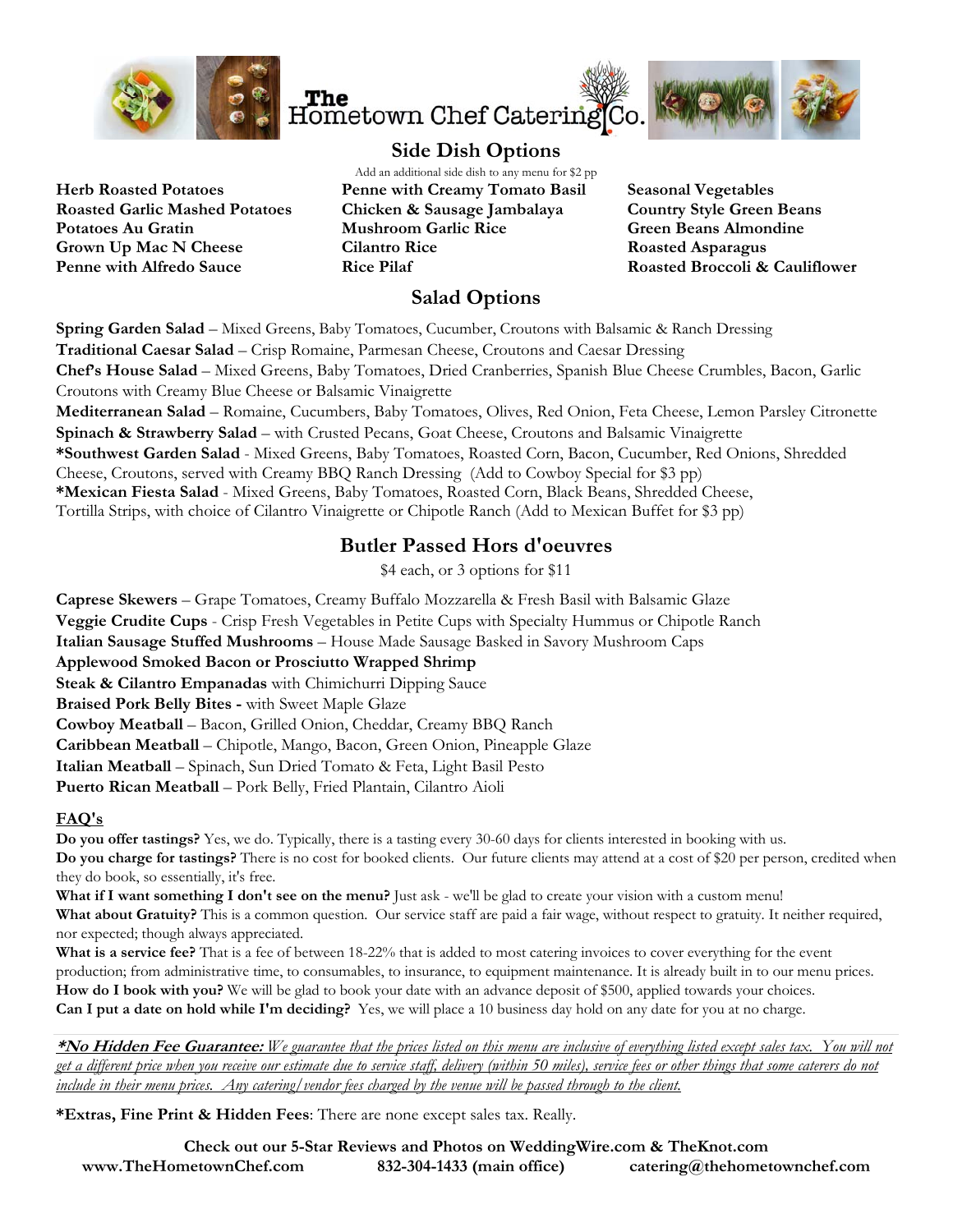# **The**<br>Hometown Chef Catering Co.



**\*No Hidden Fee Guarantee:** *We guarantee that the prices listed on this menu are inclusive of everything listed except sales tax. You will not get a different price when you receive our estimate due to service staff, delivery (within 50 miles) or other things that some caterers do not include in their menu prices. Any catering/vendor fees charged by the venue will be passed through to the client.* 

**The below packages include service in a staffed buffet on crystal clear or white scalloped acrylic plates with Silver-Look heavyweight utensils and Linen-Like Napkins, water & iced tea in clear crystal acrylic cups.** 

# **Texas-Style Meals \$15 per person**

**BBQ Platter -**BBQ Sausage plus choice of one from Sliced Brisket, Boneless or Bone-In Chicken, Pulled Pork or Sliced Turkey. Served with two sides, bread, pickles, onions& BBQ sauce *Sides:* Potato Salad, Cole Slaw, Baked Beans, Country Style Green Beans, Mashed Potatoes, Roasted Corn

**Simple Traditional -** Select any one entree listed below, instead of two, with salad/side options indicated below.

# **Traditional Entrée Duet Options \$18 per person**

Select Two Entrees plus One Salad & One Side, or Two Sides \*Asterisk indicates additional \$ as noted. (Italian dishes served with Garlic Bread; Fajita option comes with 2 sides only, no salad)

**Hearty Meat & Cheese Lasagna or Vegetable Lasagna Grilled Italian Chicken with Penne** with choice of sauce **Three Cheese Tortellini** with Italian Sausage, with choice of sauce Sauce Choices: Classic Alfredo or Creamy Tomato Basil **Meaty Marinara Pasta –** Baked Penne & our Classic Meat Sauce with Cheese & Panko Crust **Italian Chicken Pasta Primavera** - Italian Roasted Chicken &

Vegetables with Linguine

**Pasta Primavera** - Penne or Linquine, with Fresh Vegetables **\*Shrimp with Linguine** white wine & lemon caper sauce +\$3 pp **Grilled Chicken Fajitas** Peppers, Onions, Chips, Salsa, Sour Cream  $(\frac{1}{2} \& \frac{1}{2} + \$1.50,$  All Beef +\$3) Add Guacamole & Shredded Cheese, +\$2 pp **Cheesy Chicken Enchilada Casserole** Handmade with Shredded Chicken & Creamy Cheese Sauce **Chicken Enchiladas Verdes Casserole** Handmade with Shredded Chicken and Cheese, served with Green Chile & Tomatillo Sauce **Beef Enchilada Casserole** Seasoned Ground Beef, with Traditional Red Enchilada Sauce

# **Gourmet Entrée Options \$20 per person**

Select One Entrée, plus One Salad & Two Sides. Served with Dinner Rolls. Add a Second Entrée for \$4 per person. \* Asterisk indicates additional \$ per person as noted.

| Herb Roasted Chicken with Sun Dried Tomato & Spinach | *Andouille Stuffed Pork Chop Cajun Etoufee Sauce +\$5 pp |
|------------------------------------------------------|----------------------------------------------------------|
| Cream Sauce                                          | *Roast Beef Tender Sliced NY Strip Loin with Red Wine    |
| South American Chicken with Fresh Mango Pico         | and Mushroom Demi Glace $+$ \$3 pp                       |
| Pecan Crusted Chicken with Beurre Blanc Sauce        | *Churrasco Steak Tender Grilled NY Steak with Flavorful  |
| <b>Blackened Chicken</b> with Cajun Cream Sauce      | (not spicy!) Chimichurri Sauce +\$4 pp                   |
| *Chorizo Stuffed Chicken Breast with Manchego Cheese | *Braised Shortribs Braised in Red Wine +\$4 pp           |
| Cream Sauce +\$4 pp                                  | <b>Blackened Tilapia</b> with Cajun Butter Sauce         |
| Rosemary Roasted Pork Loin Bacon Butter Sauce        | Pan Seared Salmon with Brown Sugar Herb Butter           |
| Herb Crusted Pork Loin with Apple Bourbon Glaze      | *Island Mahi Mahi with Pineapple & Coconut Chutney,      |
| Roasted Pork Tenderloin with Chimichurri Sauce       | Dark Caribbean Rum Sauce +\$5 pp                         |
|                                                      |                                                          |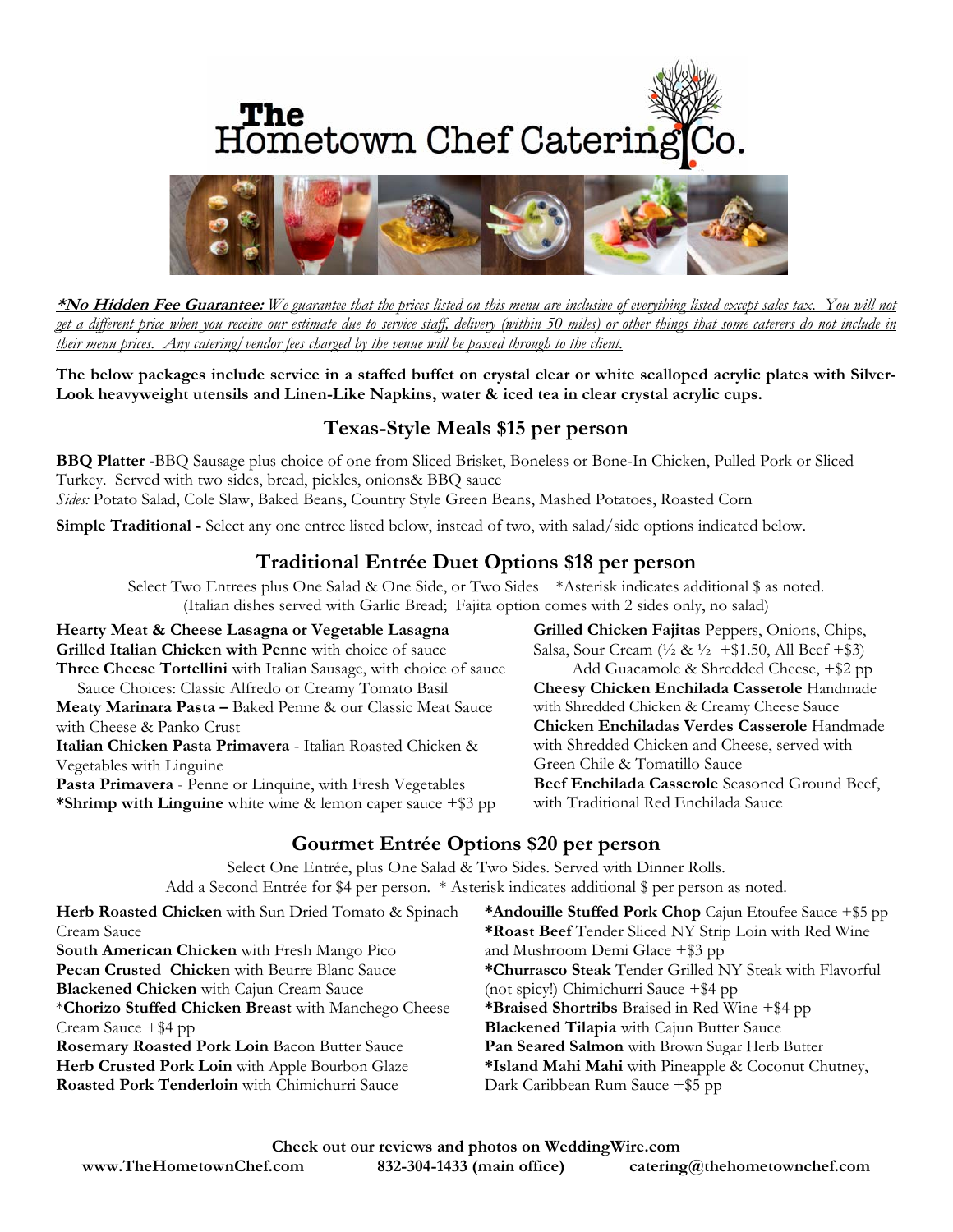

# **Side Dish Options**

**Herb Roasted Potatoes Roasted Garlic Mashed Potatoes \*Potatoes Au Gratin Grown Up Mac N Cheese Penne with Alfredo Sauce**

\*Asterisk indicates additional \$1 pp **Penne with Creamy Tomato Basil Mushroom Garlic Rice Cilantro Rice Rice Pilaf Spanish Rice** 

**Charro or Refried Beans Seasonal Vegetables Country Style Green Beans Green Beans Almondine \*Roasted Asparagus** 

 $2 | P \text{age}$ 

# **Salad Options**

Included in menus where indicated, or +\$2 per person to add. \*Asterisk indicates additional \$1 pp

**Spring Garden Salad** – Mixed Greens, Baby Tomatoes, Cucumber, Croutons with Balsamic & Ranch Dressing **Traditional Caesar Salad** – Crisp Romaine, Parmesan Cheese, Croutons and Caesar Dressing **\*Chef's House Salad** – Mixed Greens, Baby Tomatoes, Dried Cranberries, Spanish Blue Cheese Crumbles, Bacon, Garlic Croutons with Creamy Blue Cheese or Balsamic Vinaigrette **\*Mediterranean Salad** – Romaine, Cucumbers, Baby Tomatoes, Olives, Red Onion, Feta Cheese with Lemon Parsley Citronette or Italian Dressing **\*Spinach & Strawberry Salad** – with Crusted Pecans, Goat Cheese, Croutons and Balsamic Vinaigrette **\*Southwest Garden Salad** - Mixed Greens, Baby Tomatoes, Roasted Corn, Bacon, Cucumber, Red Onions, Shredded Cheese, Croutons, served with Creamy BBQ Ranch Dressing **\*Mexican Fiesta Salad** - Mixed Greens, Baby Tomatoes, Roasted Corn, Black Beans, Shredded Cheese, Tortilla Strips, with choice of Cilantro Vinaigrette or Chipotle Ranch **Appetizer Options** \$3.50 pp each (with meal order) \*Asterisk indicates additional \$1 pp. All are passed appetizers except the Fruit & Cheese **Fruit, Cheese & Cracker Appetizer -** Chefs Assortment of Berries, Grapes, 3 Cheeses and Crackers **Caprese Skewers** – Grape Tomatoes, Creamy Buffalo Mozzarella & Fresh Basil with Balsamic Glaze **Veggie Crudite Cups** - Crisp Fresh Vegetables in Petite Cups with Specialty Hummus or Chipotle Ranch **Italian Sausage Stuffed Mushroom Bites** – House Made Sausage Basked in Savory Mushroom Caps **Braised Pork Belly Bites** - Served with Sweet Maple Glaze **\*Applewood Smoked Bacon or Prosciutto Wrapped Shrimp** 

**\*Cowboy Meatball** – Bacon, Grilled Onion, Cheddar, Creamy BBQ Ranch

**\*Caribbean Meatball** – Chipotle, Mango, Bacon, Green Onion, Pineapple Glaze

**\*Italian Meatball** – Spinach, Sun Dried Tomato & Feta, Light Basil Pesto

**\*Puerto Rican Meatball** – Pork Belly, Fried Plantain, Cilantro Aioli

For more than 18 years, Chef Julio Avila has been doing what he loves...creating his art that is food for the eye as well as the mouth. A graduate of the Culinary Institute of America in New York, he has honed his craft at 4 and 5 Diamond Resorts and Hotels across the US & the Caribbean. With a dedicated professional staff, to serve everything from the most casual meal to the most elegant black-tie affair, his passion and dedication are evident in every delectable bite! Let us create delicious memories for your special day!

# **\*Extras, Fine Print & Hidden Fees**:

There are none except sales tax. Really. The prices in this menu include Service Staff, Food, Plates, Utensils, & Delivery. Appetizer cost includes staff to set up or pass those items to guests. All serviceware items are good-quality disposables and will be available on the buffet line (not pre-set on tables).Our service with a buffet does include a pass through the event room to clear the bulk of dinner plates from tables to venue-provided receptacles. Typically, once meal service has concluded, we clean the buffet area and depart the venue, leaving you to enjoy your reception. If you would like something beyond what is included, we can likely provide it at additional cost, just ask! **Custom menus available, including food stations, late night snacks, dessert bars and more.** Optional cake cutting service: \$1 pp, includes disposable plates, forks, cutting & service.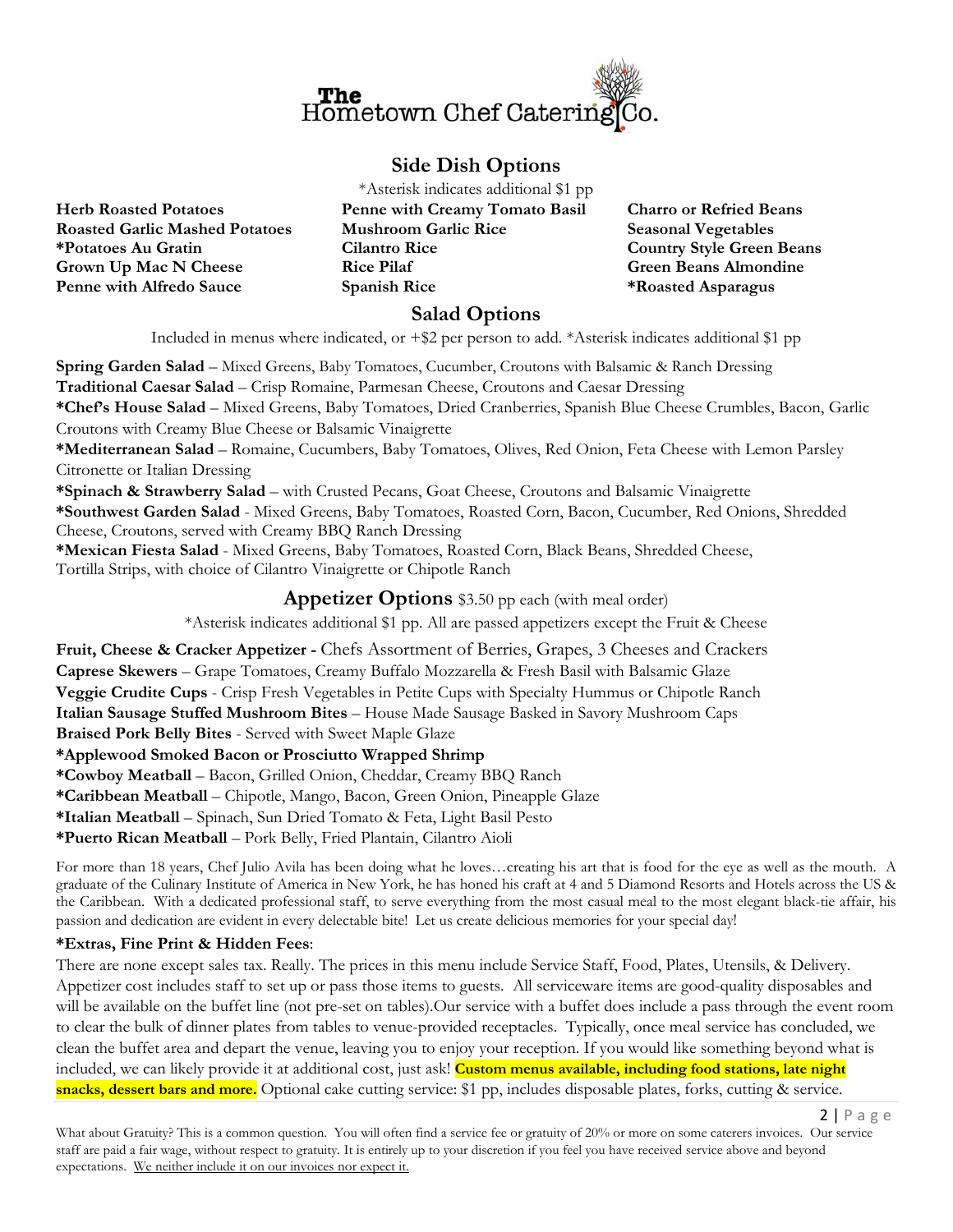

# *Hors d'oeuvre Reception Options*

*Select 2-3 assorted passed appetizers and 3 food stations for a complete meal. Minimum 50 guests*

# **International Passed Hors d'oeuvres select one for 5, two for 9, or three for 13 dollars per person**

**Latin:** Steak and Cilantro Empanadas, Fajita Chicken Skewer, Chicken Quesadilla Bites, Chimichurri Shrimp, Carnitas Stuffed Tostones

**Italian:** Prosciutto Wrapped Shrimp, Classic Caprese Skewers, Italian Sausage Stuffed Mushrooms, Prosciutto Wrapped Asparagus Spears, Melon & Prosciutto Skewers

**American:** Bacon Wrapped Shrimp, Mini Crab Cake, Pulled Pork Canape, Fried Mac n Cheese Bites, Smoked Salmon & Cream Cheese Canapes with Crispy Capers

### **American Appetizer Display | 9 pp**

An assortment of appetizers, including Fresh Fruit, A Trio of Cubed Cheeses & Crackers, & Vegetable Crudite Served with Chipotle Ranch & House made Hummus Dip.

## **International Appetizer Display |11 pp**

Antipasto Platter, International Cheese Tray, Prosciutto Wrapped Asparagus Spears

# **Interactive Food Stations Mexican**

# **Custom Taco Bar | 10 pp**

Choice of Pork or Seasoned Ground Beef, served with Diced Tomatoes, Shredded Lettuce, Diced Onions, Sour Cream, Mixed Shredded Cheese, Green & Red Salsas Crunchy Taco Shells, Soft Corn and Flour Tortillas

#### **~ Chef-Attended Quesadilla Bar | 12 pp**

Guests Select Grilled Beef or Chicken Served with Shredded Cheese, Grilled Onions, Grilled Bell Peppers, Sautéed Mushrooms, Roasted Poblano Peppers, Corn, Fresh Pico De Gallo, and Jalapenos. Guest watch as Chef prepares their selections on fresh tortillas Add Shrimp  $|+2$  pp

~ The above Bars may be served with Mexican Rice, Boracho Beans, Tortilla Chips & Salsa | +3 pp Add Fresh Chunky Guacamole and Chile Con Queso | +3 pp

# **Italian**

# **Custom Pasta Bar | 10 pp**

Clients create their own Petite Plates of Penne Pasta & 3 Cheese Tortellini served with 3 sauces Marinara Meat Sauce, Creamy Alfredo Sauce & Savory Tomato Basil Sauce Make it a Chef Attended Pasta Bar with Chicken, Veggies & Herbed Olive Oil, & Chef will custom create each pasta plate  $|+2$  pp

#### $\ddot{\phantom{0}}$ **Chef Attended Panini Station | 12 pp**

Choice of Flank Steak or Marinated Grilled Chicken Served with Portobello Mushrooms, Sliced Tomatoes, Roasted Red Peppers, Basil Pesto, Diced Olives, Garlic Herb Cheese, Provolone Guests watch as Chef prepares their custom creations on house focaccia.

> ~ Add Mediterranean Salad Bar and Warm Garlic Bread | 3 pp

Current menu pricing & selections will apply at time of booking. Sales tax will be added to listed menu prices. Menu prices reflect 4% cash discount, payments via credit card will be 4% higher than listed menu prices.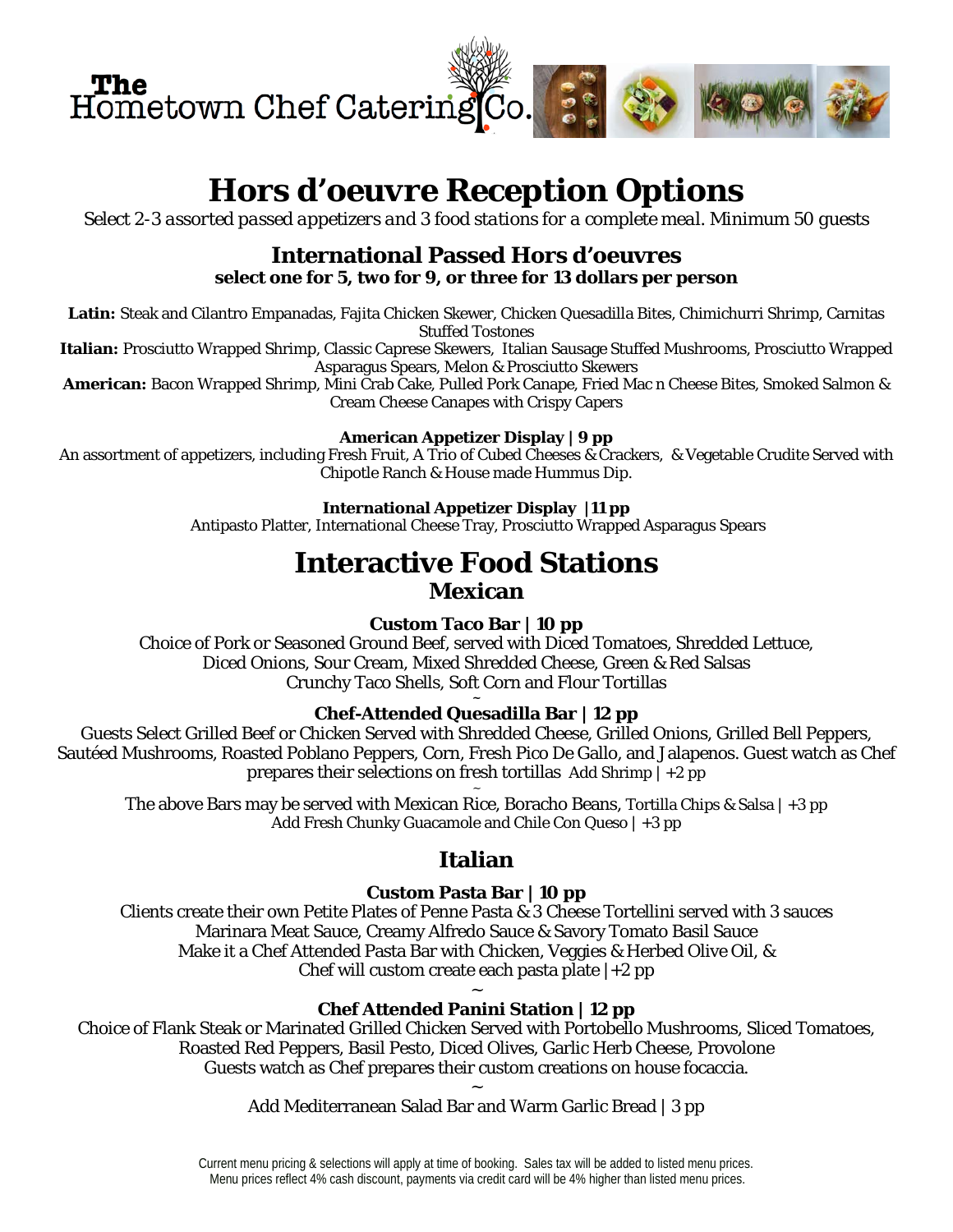

# **American**

# **Chef Attended Roast Beef Carving Station | 12 pp**

Tender NY Strip Loin Served with Silver Dollar Rolls, Au Jus, Gorgonzola Cream Upgrade to Filet of Beef |+5 pp

# **BBQ Slider Bar | 10 pp**

Choice of two from BBQ Pulled Pork, Chopped Beef or Shredded Chipotle Chicken served on Fresh Mini-Buns with Crunchy Slaw Topping, Shredded Cheese, Caramelized Onions, Pickled Jalapenos, Mustard, Hot Sauce, and BBQ Sauce

#### ~ **Grown-Up Mac n Cheese Martini Bar | 8 pp**

Our special recipe creamy macaroni and cheese with a kick, served in martini glasses with bacon bits, roasted poblano peppers, green onions, diced tomatoes. Add Country Ham, Andouille Sausage or Spicy Crawfish | 2 pp

#### **Mashed Potato Martini Bar | 8 pp**

Delicious fresh buttery garlic mashed potatoes served in martini glasses with shredded cheese, bacon bits, green onions, and sour cream. Add Country Ham or Chopped Beef | 2 pp ~

Add Baked Beans, and Creamy Potato Salad | 3 pp Add Country Style Green Beans & Jalapeno Cheese Cornbread | 3 pp

# **Late Night Snacks & Dessert Bars**

# **S'more's Skewer Bar** | *6 pp*

Assorted fluffy marshmallows served with chocolate & graham crackers Includes caramel sauce and condiments

# **Ice Cream Sandwich Bar** | *6 pp*

Choice of two Cookies from: Snickerdoodle, Sugar, Oatmeal, Chocolate Chip Served with BlueBell Homemade Vanilla Ice Cream

# **Ice Cream Sundae Bar** | *6 pp*

BlueBell Homemade Vanilla Ice Cream served with assorted toppings including Strawberry, Chocolate Sauce & Caramel Sauce, Sprinkles, Nuts, Cookie Crumbles, Whipped Topping and Maraschino Cherries

# **Breakfast Tacos** | 4 pp

Soft flour tortillas, filled with fresh scrambled eggs, savory bacon or sausage & cheese, served with fresh salsa

# **Street Tacos** | 5 pp

Traditional Latin American street tacos stuffed with your choice of tender pulled pork or grilled chicken, served with chopped fresh onion, cilantro & limes

# **Solo Sliders** | 5 pp

BBQ Pulled Pork, Chopped Beef, Shredded Chicken, or Cheeseburger (pre-made, no toppings bar)

Menu selections will be served using crystal clear acrylic service-ware and silver-look heavy duty silverware with linen-like napkins.

Service staff included in menu prices. China, Silver & Stemware available for additional charge.

Linens and tables are the responsibility of the client. Delivery charges may apply.

Current menu pricing & selections will apply at time of booking. Sales tax will be added to listed menu prices. Menu prices reflect 4% cash discount, payments via credit card will be 4% higher than listed menu prices.